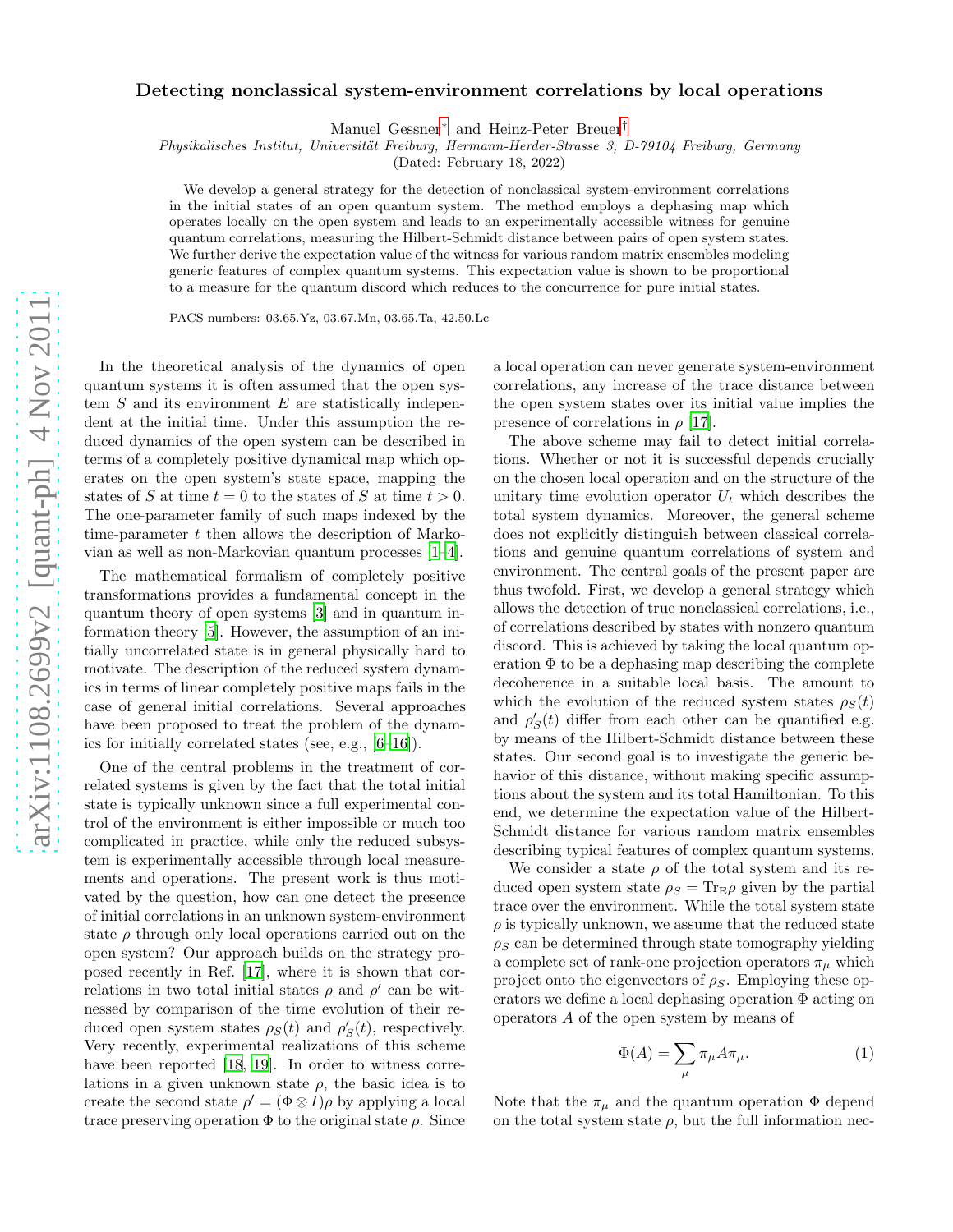essary to construct these quantities is locally accessible through measurements on the open system. The application of the map  $\Phi$  corresponds to a non-selective measurement with respect to the basis given by the projectors  $\pi_{\mu}$ , and can also be interpreted as describing the complete decoherence of  $\rho_s$  in this basis. The corresponding change of the total system state is given by

<span id="page-1-2"></span>
$$
\rho \longrightarrow \rho' = (\Phi \otimes I)\rho = \sum_{\mu} \Pi_{\mu} \rho \Pi_{\mu}, \tag{2}
$$

where I denotes the identity map and  $\Pi_{\mu} = \pi_{\mu} \otimes I$ .

By construction, the marginal states of system and environment are invariant under the application of  $(\Phi \otimes I)$ , i.e., we have  $\rho'_{S} = \text{Tr}_{E} \rho' = \rho_{S}$  and  $\rho'_{E} = \text{Tr}_{S} \rho' = \rho_{E}$ . However, in general the total system state does change under the local dephasing operation. The requirement  $\rho = \rho'$  for the invariance of the total state under the dephasing operation can be written as

<span id="page-1-1"></span>
$$
\rho = \sum_{\mu} \Pi_{\mu} \rho \Pi_{\mu}.
$$
 (3)

This equation represents the condition for the total system state  $\rho$  to have zero quantum discord, i.e., to contain only classical correlations [\[20](#page-3-11), [21\]](#page-3-12). The quantum discord has been introduced as an information theoretic measure for the quantumness of correlations in a composite state  $\rho$ . The original definition involves two different quantum generalizations of the classical mutual information. Here, we use a technically simpler measure for the degree of quantum correlations as suggested in [\[22\]](#page-3-13):

<span id="page-1-0"></span>
$$
\delta(\rho) = \|\rho - (\Phi \otimes I)\rho\| \,, \tag{4}
$$

where  $||A|| = \sqrt{\text{Tr}A^{\dagger}A}$  denotes the Hilbert-Schmidt norm of an operator A. The quantity [\(4\)](#page-1-0) provides a measure for the change of the given state  $\rho$  induced by the measurement of the local eigenbasis of the reduced open system state. It vanishes if and only if Eq. [\(3\)](#page-1-1) holds true, which means that there exists a local measurement basis which does not disturb the total system state, motivating the notion of classical correlations. It is useful to note that the expression [\(4\)](#page-1-0) can also be written in terms of the purities of the states  $\rho$  and  $\rho'$ . Defining the purity as  $\mathcal{P}(\rho) = \text{Tr}\{\rho^2\}$  we have

<span id="page-1-4"></span>
$$
\delta^2(\rho) = \mathcal{P}(\rho) - \mathcal{P}((\Phi \otimes I)\rho), \tag{5}
$$

which can easily be verified by use of the relation  $\text{Tr}\{[(\Phi\otimes$  $I[\rho]^2$  = Tr{ $\rho(\Phi \otimes I)\rho$ } which in turn follows from [\(2\)](#page-1-2). Thus we see that the measure [\(4\)](#page-1-0) for quantum correlations is the greater the more the purity is decreased through the local dephasing operation.

Consider now the dynamics of the total system given by some unitary operator  $U_t$  on the total system's Hilbert space  $\mathcal{H}$ . We denote by  $\rho_S(t) = \text{Tr}_{\text{E}}\{U_t \rho U_t^{\dagger}\}\$ and

 $\rho'_{S}(t) = \text{Tr}_{\text{E}}\{U_t \rho' U_t^{\dagger}\}\$  the open system states corresponding to the total initial states  $\rho$  and  $\rho' = (\Phi \otimes I)\rho$ , respectively. Although the open system states are identical at the initial time  $t = 0$ , the time-evolved states  $\rho_S(t)$  and  $\rho'_{S}(t)$  can differ at some later time  $t > 0$  due to different correlations in the total initial states. This means that different correlations in the initial states become dynamically perceivable in the open system states. If  $\rho_S(t)$  and  $\rho'_{S}(t)$  evolve in fact differently one can conclude that the initial state  $\rho$  must contain nonclassical correlations since otherwise  $\rho$  and  $\rho'$  are identical. Thus, we find that the condition

<span id="page-1-3"></span>
$$
\left\| \text{Tr}_{\mathcal{E}} \left\{ U_t (\rho - \rho') U_t^{\dagger} \right\} \right\| > 0 \tag{6}
$$

implies the presence of nonclassical correlations in the total state  $\rho$ , i.e.,  $\delta(\rho) > 0$ .

To illustrate the application of our scheme we refer to a recent experiment [\[19\]](#page-3-10) in which initial correlations between the polarization degree of freedom of a photon, representing the open system, and its translational (mode) degree of freedom, forming the environment, have been observed. To detect initial quantum correlations in this experiment one first performs a polarization state tomography on the photons leaving the optical fiber which is used in the experiment to create a correlated initial state. This allows to determine the eigenbasis of the photonic polarization state. The action of the local dephasing map Φ can then be realized by placing appropriate polarization filters right after the optical fiber (before the photons enter the delay setup), in order to carry out a nonselective measurement of the polarization state in this eigenbasis. The quantity [\(6\)](#page-1-3) can then be measured by state tomography after the delay setup.

The condition [\(6\)](#page-1-3) yields a general method for the detection of nonclassical correlations by local quantum operations. However, this condition is only sufficient for the existence of nonclassical correlations since it may happen that a particular  $U_t$  does not lead to an increase of the Hilbert-Schmidt distance in the reduced state space, even though  $\rho$  is nonclassically correlated. The question is thus, can one derive general statements about the behavior and the size of the distance in [\(6\)](#page-1-3) for a generic choice of the time evolution operator? To answer this question we regard the time evolution operator as a unitary matrix U which has been drawn from an appropriate random matrix ensemble over the unitary group  $\mathcal{U}(d)$ , where  $d = d_S d_E$  with  $d_S$  and  $d_E$  denoting the dimensions of the Hilbert spaces of the open system  $S$  and its environment E, respectively. The expectation value of some functional  $F(U)$  will be denoted by angular brackets,

$$
\langle F(U) \rangle \equiv \int d\mu(U) F(U), \tag{7}
$$

where  $d\mu(U)$  represents the probability measure on the unitary group  $\mathcal{U}(d)$ . As a first step we consider the matrix ensemble given by the uniform Haar measure of  $\mathcal{U}(d)$ .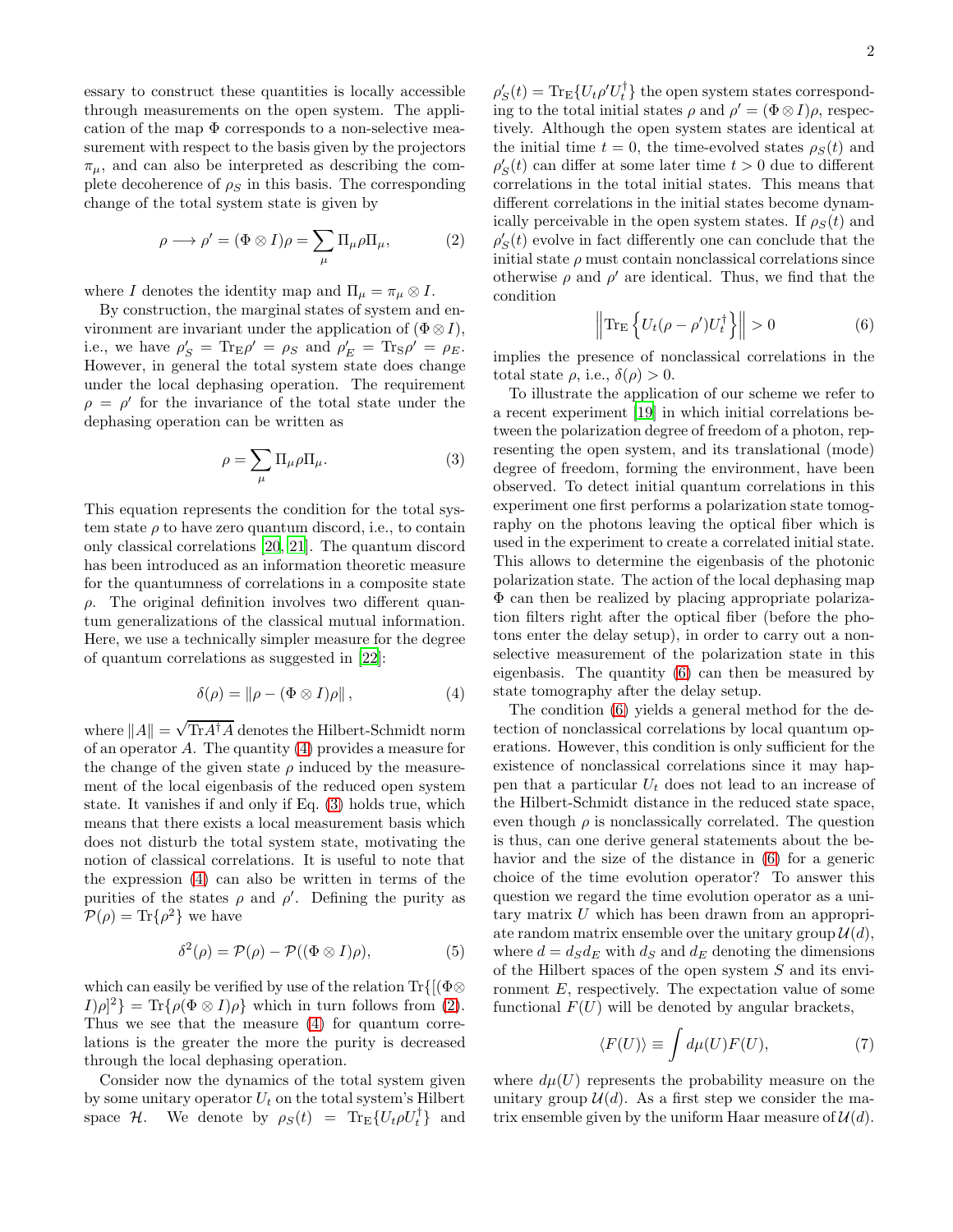Our goal is to determine the average Hilbert-Schmidt distance between the open system states with respect to the Haar measure.

Theorem. Let M be an arbitrary fixed Hermitian operator on  $H$  and define the reduced system operator  $\Delta = \text{Tr}_{\text{E}}\left\{U M U^{\dagger}\right\}$ . Then we have:

<span id="page-2-0"></span>
$$
\left\langle \|\Delta\|^2 \right\rangle = \frac{d_S^2 d_E - d_E}{d_S^2 d_E^2 - 1} \|M\|^2 + \frac{d_S d_E^2 - d_S}{d_S^2 d_E^2 - 1} (\text{Tr} M)^2. (8)
$$

The proof is given at the end of the paper. To apply the theorem to the present case we set  $M = \rho - \rho'$  which is an operator with trace zero. Therefore, the second term of Eq. [\(8\)](#page-2-0) vanishes and we find:

<span id="page-2-1"></span>
$$
\sqrt{\left\langle \left\| \text{Tr}_{\mathcal{E}} \left\{ U(\rho - \rho') U^{\dagger} \right\} \right\|^2 \right\rangle} = \sqrt{\frac{d_S^2 d_E - d_E}{d_S^2 d_E^2 - 1}} \delta(\rho). \quad (9)
$$

Thus we obtain the remarkable result that the root mean square of the Hilbert-Schmidt distance between the open system states is proportional to the measure  $(4)$  for nonclassical correlations in the initial state  $\rho$ , with the prefactor depending only on the dimensions  $d_S$  and  $d_E$ . While the witness [\(6\)](#page-1-3) may fail to detect initial quantum correlations for a particular unitary evolution operator, Eq. [\(9\)](#page-2-1) shows that the expectation value of this witness with respect to randomly drawn unitaries is nonzero if and only if the initial state contains nonclassical correlations.

An important special case of the general result [\(9\)](#page-2-1) is obtained if  $\rho = |\Psi\rangle \langle \Psi|$  is a pure state, such that entanglement is the only possible type of correlations. Employing the Schmidt-decomposition  $|\Psi\rangle = \sum_i \lambda_i |\varphi_i\rangle \otimes |\chi_i\rangle$ it is easy to see that the local dephasing operation projects onto the local Schmidt basis  $|\varphi_i\rangle$ , which yields  $\rho' = \sum_i \lambda_i^2 |\varphi_i\rangle\langle\varphi_i| \otimes |\chi_i\rangle\langle\chi_i|$ . Using again Eqs. [\(9\)](#page-2-1) and  $(5)$  we find

<span id="page-2-2"></span>
$$
\sqrt{\left\langle \left\| \text{Tr}_{\mathcal{E}} \left\{ U(\rho - \rho') U^{\dagger} \right\} \right\|^2 \right\rangle} = \sqrt{\frac{d_S^2 d_E - d_E}{2(d_S^2 d_E^2 - 1)}} C(\rho),\tag{10}
$$

where  $C(\rho)$  denotes the generalized concurrence of  $\rho$  [\[23\]](#page-3-14). This shows that the average distance between the reduced system states is proportional to the concurrence, i.e., to the amount of entanglement in the initial state. We note that Eqs. [\(9\)](#page-2-1) and [\(10\)](#page-2-2) are not intended to be used in actual experiments to determine  $\delta(\rho)$ , because the left-hand sides of these equations involve an average over all unitaries which is hard to realize experimentally.

The result [\(9\)](#page-2-1) for the average increase of the Hilbert-Schmidt distance between open system states can be generalized to other physically relevant random matrix ensembles describing generic features of complex quantum systems. To this end, we write the unitary time evolution operator  $U_t = \exp\{-iHt\}$  of the total system in terms of a unitary matrix  $W$ , formed by the eigenvectors of the Hamiltonian  $H$ , and a diagonal matrix  $D$ , containing the

eigenvalues  $E_j$  of H, as  $U_t = W \exp{-iDt}W^{\dagger}$ . We assume that the eigenvectors of  $H$  are random such that W becomes a random unitary matrix distributed according to the Haar measure. The characteristic behavior of a generic complex quantum system is determined by the distribution of its level spacing (see, e.g., [\[24](#page-3-15)]). In the following we determine the average over  $W$ , working with a general level spacing distribution which includes, in particular, the cases of regular and chaotic level statistics.

Our aim is to determine the quantity on the left-hand side of Eq. [\(9\)](#page-2-1) with U replaced by  $W \exp{-iDt}W^{\dagger}$ . The averaging with respect to the Haar measure now requires the determination of an 8th moment of  $W$ . The calculations can be performed efficiently by employing the techniques of Ref. [\[25\]](#page-3-16) which are based on advanced group theoretic methods and the Schur-Weyl duality. The result may be written in the form

$$
\sqrt{\left\langle \left\| \text{Tr}_{\mathcal{E}} \left\{ W e^{-iDt} W^{\dagger} (\rho - \rho') W e^{iDt} W^{\dagger} \right\} \right\|^2 \right\rangle} = c \delta(\rho),\tag{11}
$$

where the prefactor c is independent of  $\rho$ , and depends only on the dimensions  $d_S$  and  $d_E$ , and on time t via the Fourier transform  $f(t) = \frac{1}{d} \sum_j e^{-iE_j t}$  of the level density. We conclude that, independently of the level spacing distribution, the average Hilbert-Schmidt distance between the open system states is proportional to the measure for quantum correlations given by Eq. [\(4\)](#page-1-0). Hence, also for more realistic random matrix ensembles the reduced system distance increases on average if and only if there are initial quantum correlations. The features of specific matrix ensembles, describing e.g. regular or chaotic level statistics, can be investigated in further detail by determining the corresponding averages of the function  $f(t)$ . Recently, a similar approach has been pursued for the investigation of non-Markovian complex open systems [\[26\]](#page-3-17).

In summary, we have developed a method to locally detect initial correlations in an open quantum system. The witness is successful on average if and only if the correlations are of nonclassical nature. This result nicely complements the recent results of Ref. [\[16\]](#page-3-7) which show that a completely positive dynamical map describing the evolution of the reduced system can be found if and only if the total initial state has zero quantum discord. The method developed here is based on non-selective measurements and state tomography of the reduced system at different times, and should thus be realizable with present-day experimental technologies [\[18](#page-3-9), [19\]](#page-3-10). Finally, we mention that the results of this work are not restricted to an open system setup, the method is applicable to any bipartite system. This includes typical communication protocols, where quantum states are shared by two parties. The correlations of the state can be detected locally by either one of the parties with the aid of the proposed procedure.

*Proof of the theorem.* Let  $M = \sum_i m_i |i\rangle\langle i|$  be the spectral decomposition of  $M$ , and  $\{|\varphi_i\rangle\}$  an orthonormal